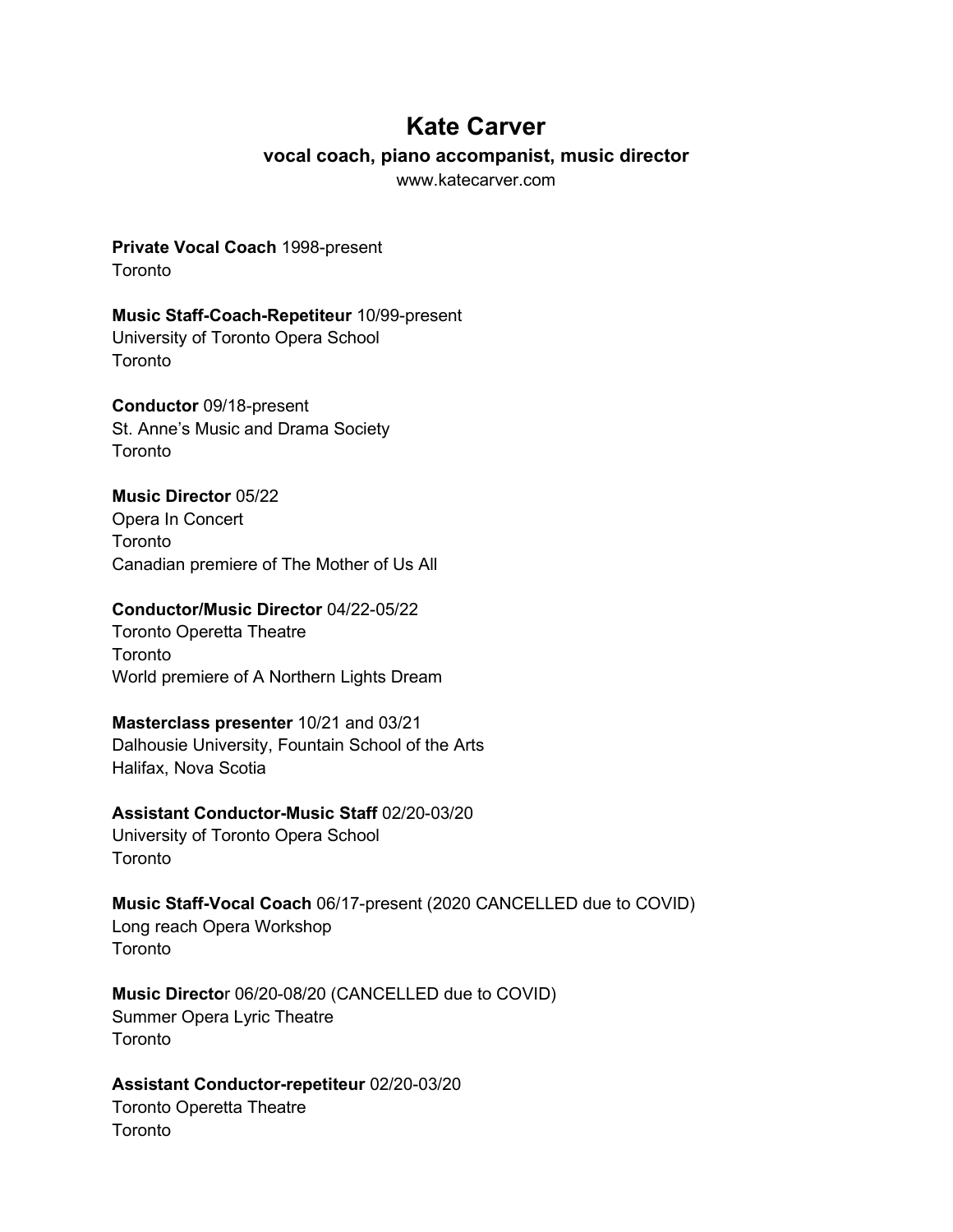**Music Director** 01/17 and 06/18 Opera by Request **Toronto** 

**Music Director** 2011, 2013, 2015 Essential Opera Toronto

#### **Music Staff-Coach-Repetiteur** 08/99-12/11

Canadian Opera Company **Toronto** 

#### **Music Director** 06/09

Maritime Concert Opera-Tosca Nova Scotia

#### **Music Staff-Coach** 08/08

Stratford Summer Music Stratford

#### **Music Staff-Coach-Repetiteur** 07/08-08/08

Toronto Summer Music Academy **Toronto** 

#### **Music Staff/Head Coach** 2005-2019 (odd years)

Opera York Toronto

#### **Music Staff-Coach** 10/04- 12/05

Université de Montréal Montréal, Québec

#### **Music Staff-Coach-Repetiteur** 06/00-08/01

Chautauqua School of Music Chautauqua, New York

### **Official Accompanist** 04/01/01

Cardiff Singer of the World Competition Toronto

#### **Interim Head of Ensemble Studio** 09/00-11/00 Canadian Opera Company **Toronto**

**Official Accompanist** 20/11/99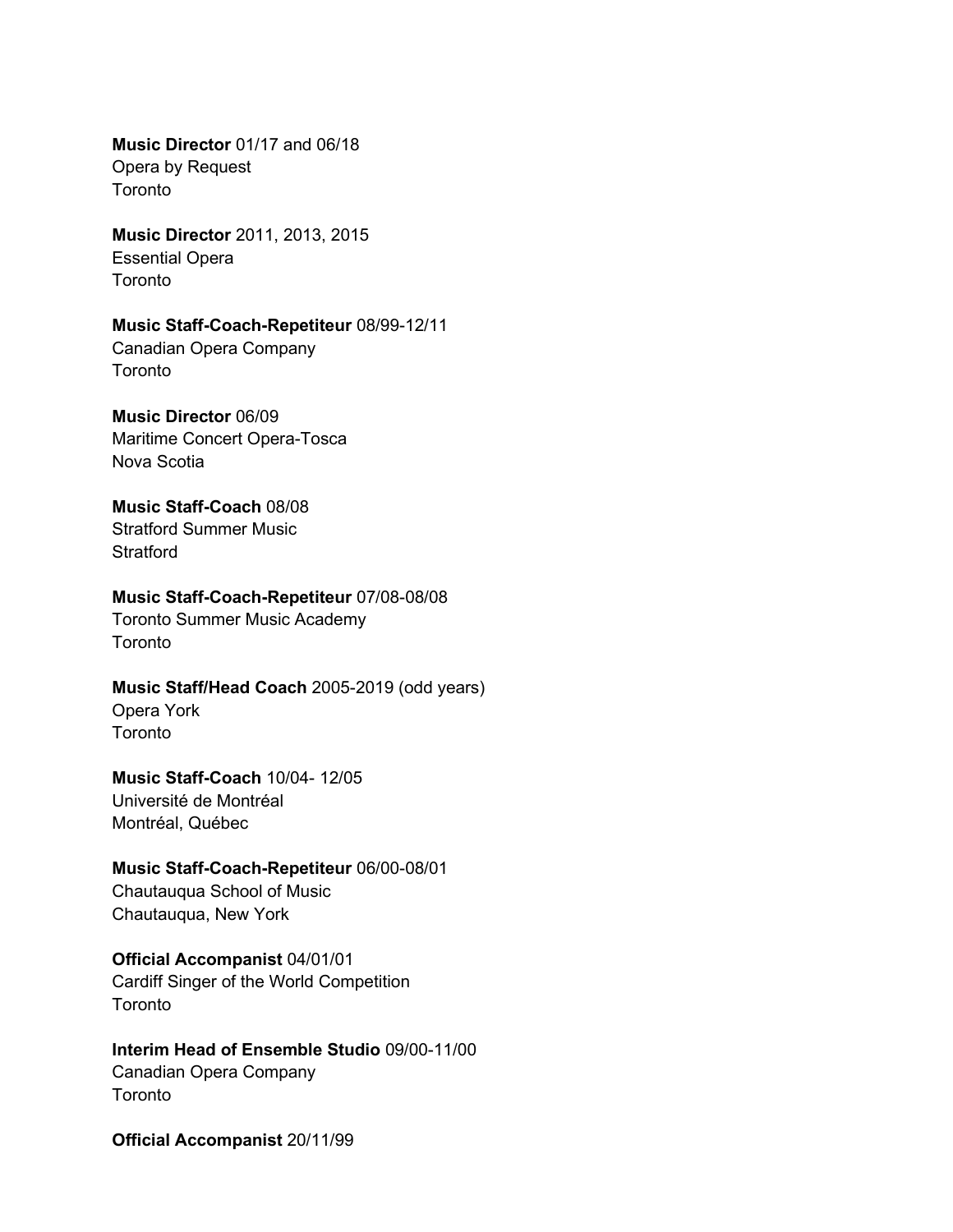Metropolitan Opera National Council Auditions District Level **Toronto** 

#### **Apprentice Coach** 12/98-05/99

Canadian Opera Company **Toronto** 

## **Staff Accompanist** 07/98

Britten-Pears School Aldeburgh, England Repetiteur 07/98

## **Repetiteur** 07/98-09/98 British Youth Opera London, England

## **Accompanist** 09/97-03/98

Royal Academy of Music London, England

**Repetiteur** 02/97-03/97, 02/96-03/96 University College London Opera London, England

# **Apprentice Repetiteur** 07/96-08/96

Broomhill Opera Kent, England

## **Assistant Repetiteur-Coach** 04/96-06/96

The Banff Centre for the Arts Banff, Alberta

## **Accompanist** 02/96-03/96

Guildhall School of Music & Drama Junior School London, England

## **EDUCATION**

Coach-Repetiteur Training 09/98-12/98 **National Opera Studio** London, England

Repetiteur Diploma 09/97-07/98 **Guildhall School of Music & Drama**